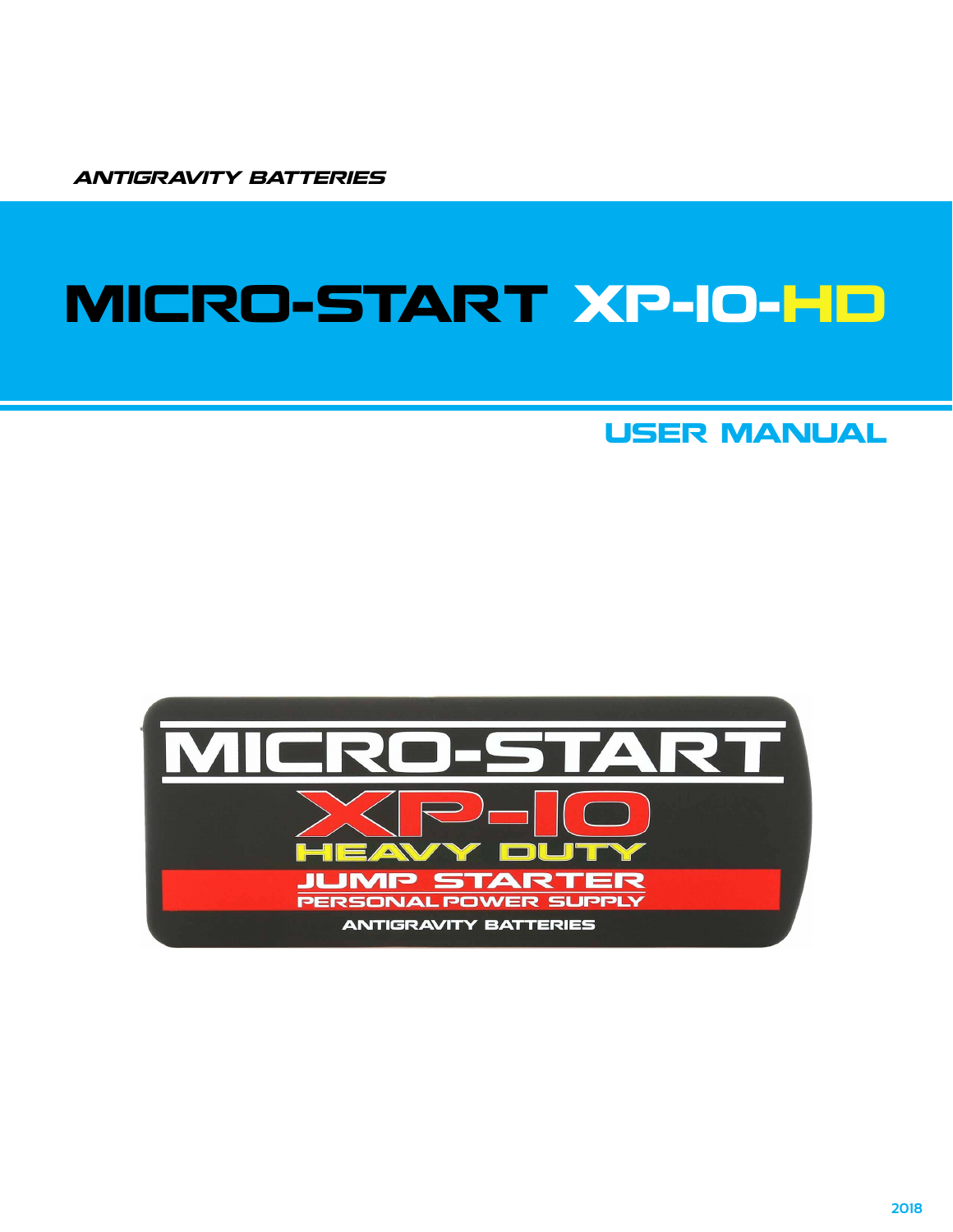# USER MANUAL XP-10-HD

## CONTENTS:

| <b>WELCOME</b>                                                                                                                                                                                                                 |        |
|--------------------------------------------------------------------------------------------------------------------------------------------------------------------------------------------------------------------------------|--------|
| <b>SAFETY PRECAUTIONS</b>                                                                                                                                                                                                      |        |
|                                                                                                                                                                                                                                |        |
| <b>PRODUCT OVERVIEW __</b>                                                                                                                                                                                                     | Page 1 |
| <b>2</b> KIT ITEMS <b>CONSTITUTION</b>                                                                                                                                                                                         | Page 2 |
| <b>B</b> PRODUCT SPECS                                                                                                                                                                                                         |        |
| 4 CHECKING CAPACITY And the contract of the contract of the contract of the contract of the contract of the contract of the contract of the contract of the contract of the contract of the contract of the contract of the co | Page 3 |
| 5 LED FLASHLIGHT OPERATION                                                                                                                                                                                                     |        |
| <b>6</b> CHARGING THE MICRO-START                                                                                                                                                                                              |        |
| 7 CHARGING DEVICES                                                                                                                                                                                                             | Page 4 |
| 8 JUMP-STARTING VEHICLES                                                                                                                                                                                                       | Page 5 |
| $\blacksquare$ FAQ $\blacksquare$                                                                                                                                                                                              | Page 6 |
| <b>IO</b> WARRANTY AND THE MARKEN WARRANTY                                                                                                                                                                                     | Page 7 |
| <b>II</b> CONTACT INFO                                                                                                                                                                                                         | Page 8 |

### **DANGER - WARNING!**



**/j** 

PRIOR TO USE, READ AND UNDERSTAND THE SAFETY INFORMATION GUIDE AND THIS USER MANUAL.

Failure to follow these safety instructions may result in ELECTRICAL SHOCK, EXPLOSION, or FIRE, which may result in a SERIOUS INJURY, DEATH, or PROPERTY DAMAGE.

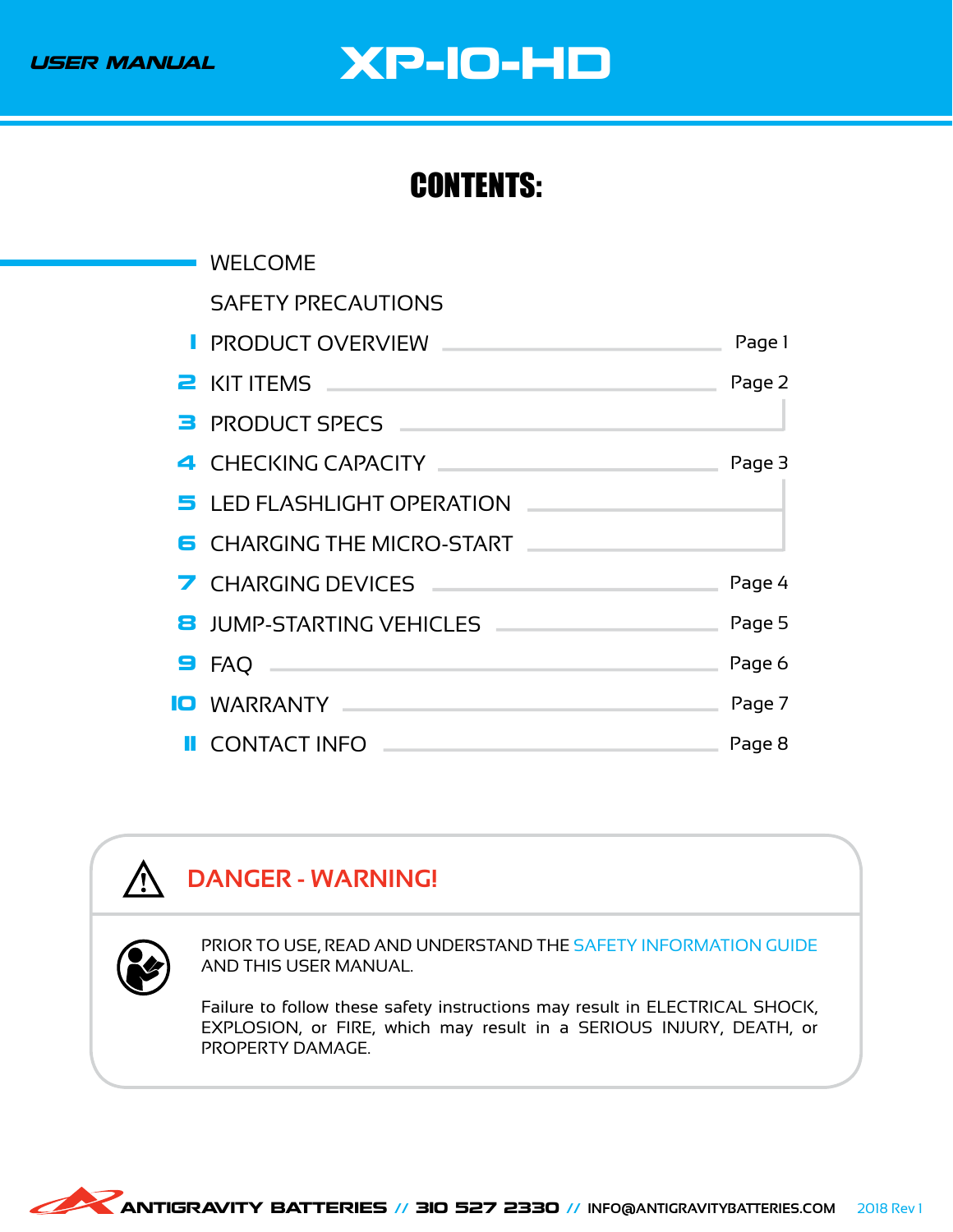### <span id="page-2-0"></span>Welcome

#### THANK YOU

Thank you for purchasing the Antigravity Batteries MICRO-START XP-10-HD (**Heavy Duty**). The XP-10-HD is an ultra-compact Jump-Starter and Personal Power Supply (PPS). Just charge it and take portable power with you wherever you go, no electricity needed. It can jump-start your vehicles, charge your USB devices (Phones, Tablets, GoPro Cameras, and more) as well as power or charge 12V and 19V devices like Mobile DVD Players and 19V Laptops. It comes as a complete kit with Carry Case. Please read and understand this User Guide and the Product Safety Information before operating the product.

#### *For more information feel free to Contact us.*

info@antigravitybatteries.com antigravitybatteries.com themicrostart.com 310 527 2330

Antigravity Batteries 15622 Broadway Center St. Gardena CA 90248

#### GETTING STARTED

The MICRO-START XP-10-HD comes partially charged out of the box and should be fully charged prior to use. Carefully read and understand the Vehicle Owner's Manual on specific precautions and recommended methods for jump-starting your particular vehicle. Make sure to determine the voltage of your system and type of battery by referring to your Battery Owner's Manual prior to using this product.

**The XP-10-HD is for jump-starting 12-volt starter batteries only and for charging electronics devices.**

**Please read this manual completely before use.**

#### BEFORE CONNECTING TO ANY BATTERY

Before connecting to the vehicle's battery, verify that you have a 12-volt vehicle system. The XP-10-HD is not suitable to jump-start any other voltage of battery. Identify the correct polarity of the battery terminals on the battery. The positive battery terminal is normally RED and marked by these letters or symbols (POS, P, +). The negative battery terminal is typically BLACK and marked by these letters or symbols (NEG, N, -). Do not make any connections to the carburetor, fuel lines, or thin metal parts for grounding. These instructions are for a negative ground system (most common). If your vehicle is a positive ground system (very uncommon), follow the instructions in reverse order.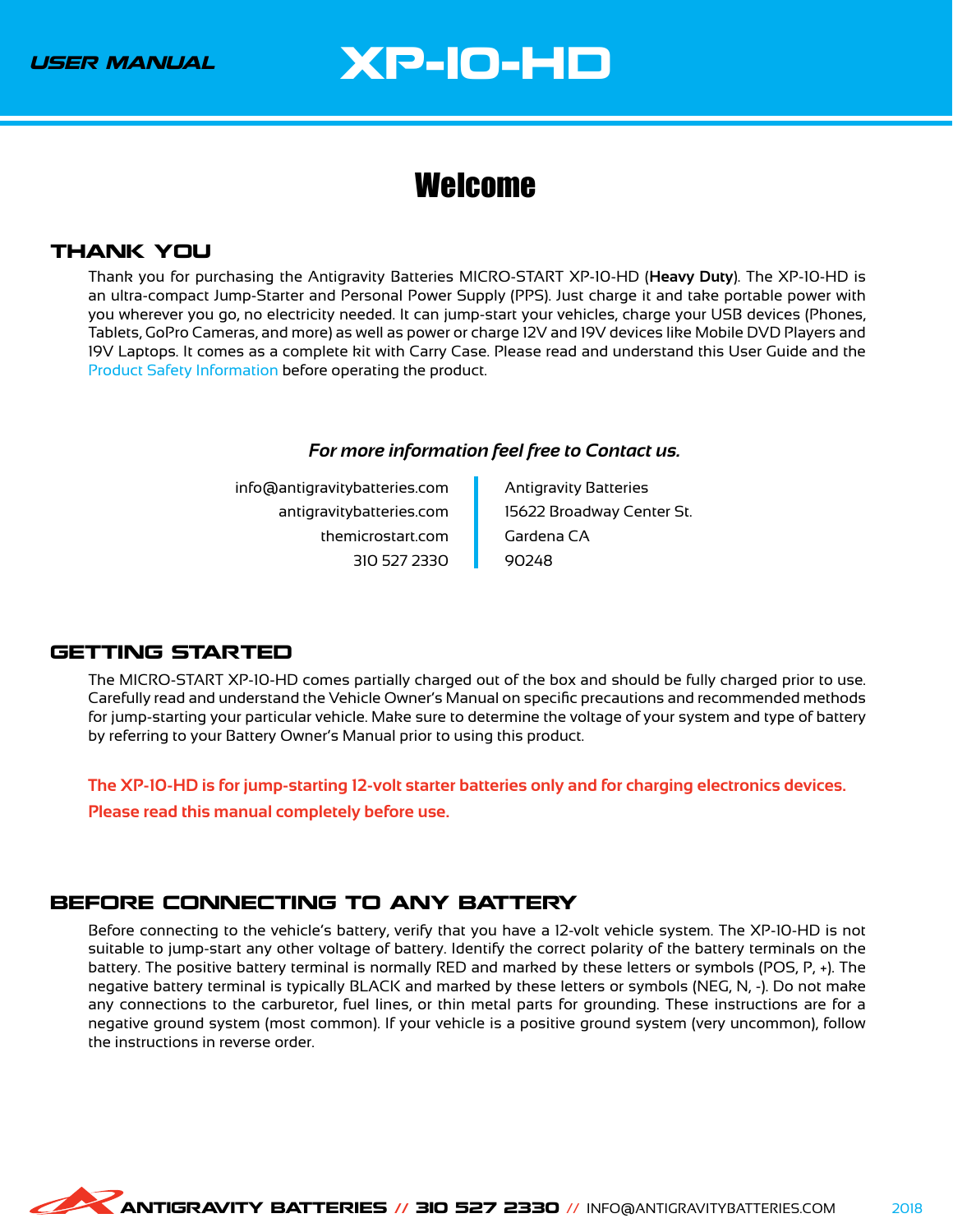# XP-10-HD

### <span id="page-3-0"></span>Safety Precautions



#### PERSONAL PRECAUTION

**READ AND UNDERSTAND ALL SAFETY INFORMATION BEFORE USING THIS PRODUCT. FAILURE TO FOLLOW THESE SAFETY INSTRUCTIONS MAY RESULT IN ELECTRICAL SHOCK, EXPLOSION, FIRE, WHICH MAY RESULT IN SERIOUS INJURY, DEATH OR PROPERTY DAMAGE.**

- Do not leave the product in or expose product to extremely high temperatures such as direct hot sunlight, or on **1)** dashboards or other extremely hot areas above 110°F (43°C). Swelling may occur. Stop use of product if this occurs and contact manufacturer.
- Do not use product for any use other than intended. **2)**
- Do not use Jump-Start Port to power devices, it is ONLY for Jump-Starting. **3)**
- Do not Jump-Start with less than 3 lights lit on Capacity Indicator. **4)**
- 5) Do not Jump-Start more than 5 seconds per attempt (overheating may occur).
- Do not Jump-Start more than 3 attempts in a row without allowing to cool. **6)**
- 7) Do not allow the XP-10-HD to become wet; do not immerse in water.
- Do not operate the XP-10-HD in explosive atmospheres, such as in the presence of flammable liquids, gases or dust. **8)**
- Do not modify or disassemble; there are no serviceable parts inside. **9)**
- 10) Do not use as a replacement battery for vehicles.
- 11) Do not leave the XP-10-HD connected to vehicle. Remove within 40 seconds of starting vehicle.
- 12) Do not clamp the Red and Black Clamps together.
- 13) Do not allow Children to play with this product unsupervised. Not recommended for use by infirm persons.
- Do not leave battery products unattended while charging. **14)**
- 15) Do not charge frozen batteries; charge only between 34°F and 104°F (1°C and 40°C).
- Do not subject to heat higher than 120°F (50°C) or swelling of pack could result. Discontinue use if swelling occurs. **16)**
- 17) Do not store in locations where the temperature may exceed 110°F (43°C).



#### OPERATING PRECAUTIONS

- Make sure the BLUE PLUG of the SMART CLAMPS is plugged and seated fully into the XP-10-HD. This connection **1)** must be good or it could overheat the unit.
- Make sure to check all the battery connections are clean. Remove corrosion or dirt that prevents a solid connection **2)** of clamps to vehicle battery terminals.
- 3) Make sure clamps have a good "bite" on Battery Terminals for the most power.
- Make sure the XP-10-HD has a minimum 3 lights on the Capacity Indicator lit before Jump-Starting. **4)**
- Make sure to remove the product from the vehicle battery within 40 seconds of Jump-Starting. **5)**
- 6) Remove Clamps from XP-10-HD when not in use.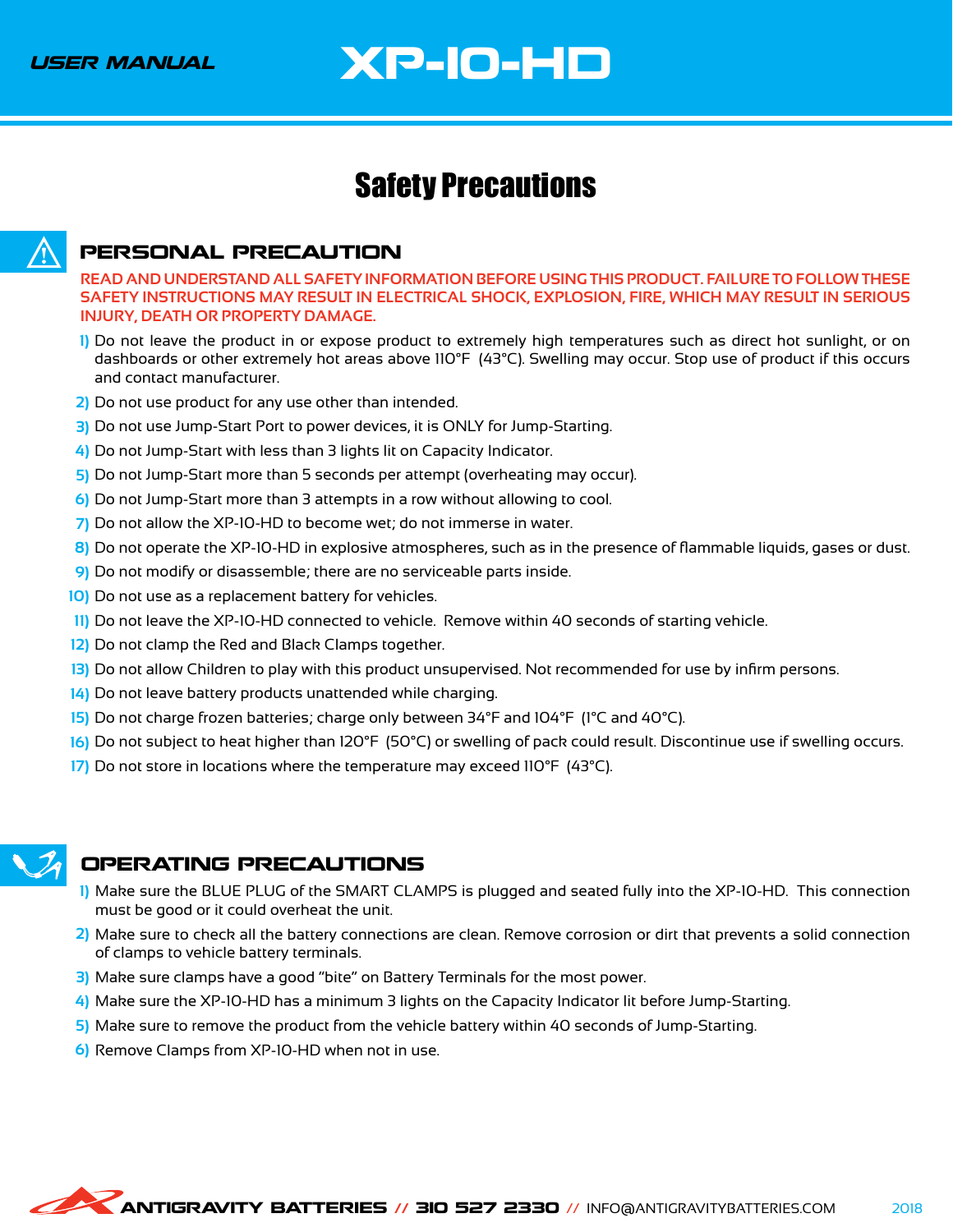### <span id="page-4-0"></span>Product Overview

<span id="page-4-1"></span>





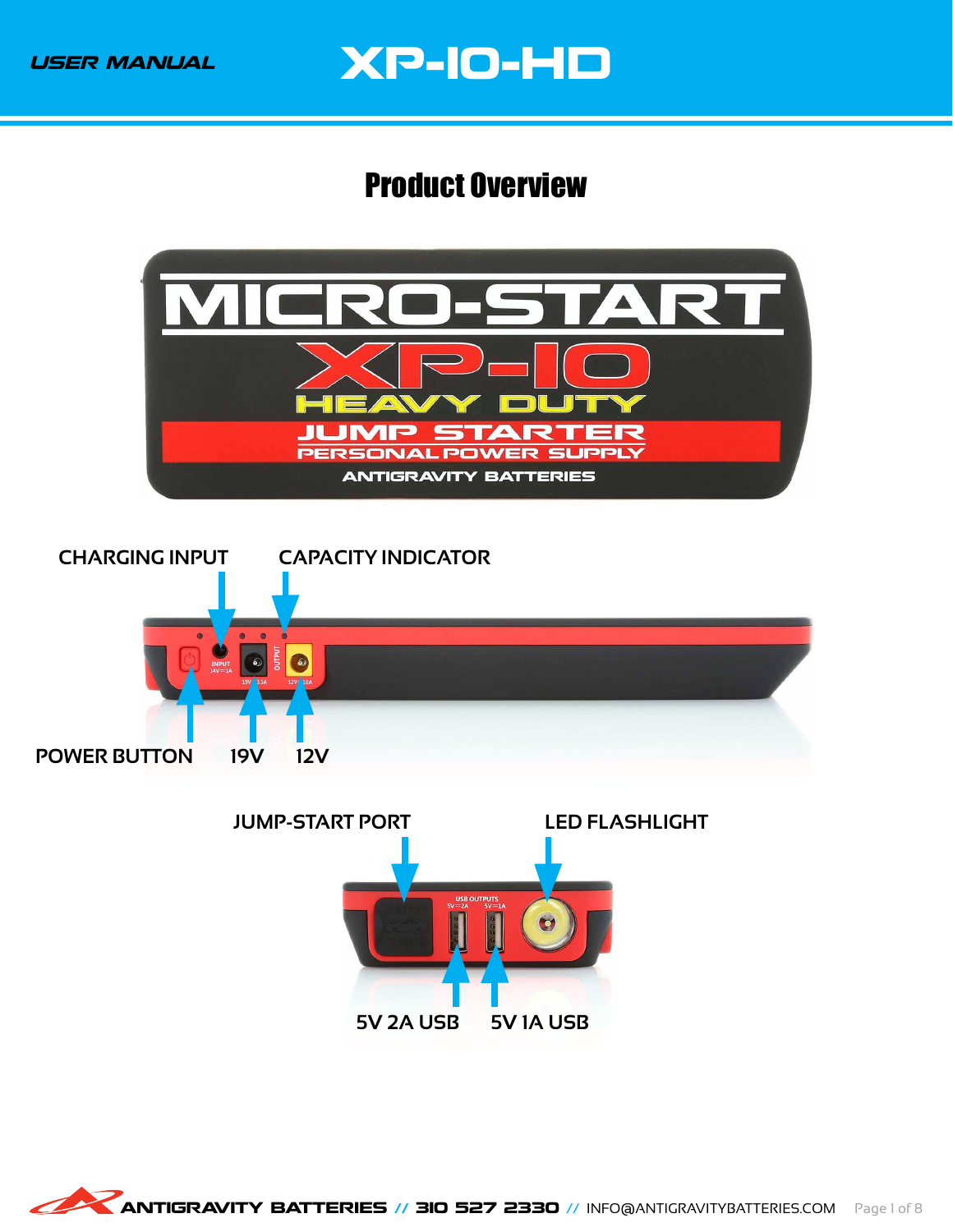### <span id="page-5-0"></span>Kit Contents

<span id="page-5-2"></span>











**CIG LIGHTER CHARGER**

**4-INTO-1 USB CABLE**

**DC CABLE LAPTOP TIPS HEAVY DUTY SMART CLAMPS**

## <span id="page-5-1"></span>**Specifications**

| САРАСІТУ: 18,000 млн / 66.75 мн             | OUTPUT VOLTAGE: 12V - 10A, 19V - 3.5A |  |
|---------------------------------------------|---------------------------------------|--|
| DIMENSIONS: $9 \times 3 \times 1.25$ inches | 2 USB OUTPUTS: 5V - 2A, 5V - 1A       |  |
| <b>CHARGE MODE: CC/CV 14V - 1A</b>          | <b>START CURRENT: 400A</b>            |  |
| <b>CYCLE LIFE: 1,000</b>                    | <b>PEAK CURRENT: 650A</b>             |  |
| OPERATING TEMP: -22°F TO 120°F              | CHARGING TEMP: 34° TO 104°F           |  |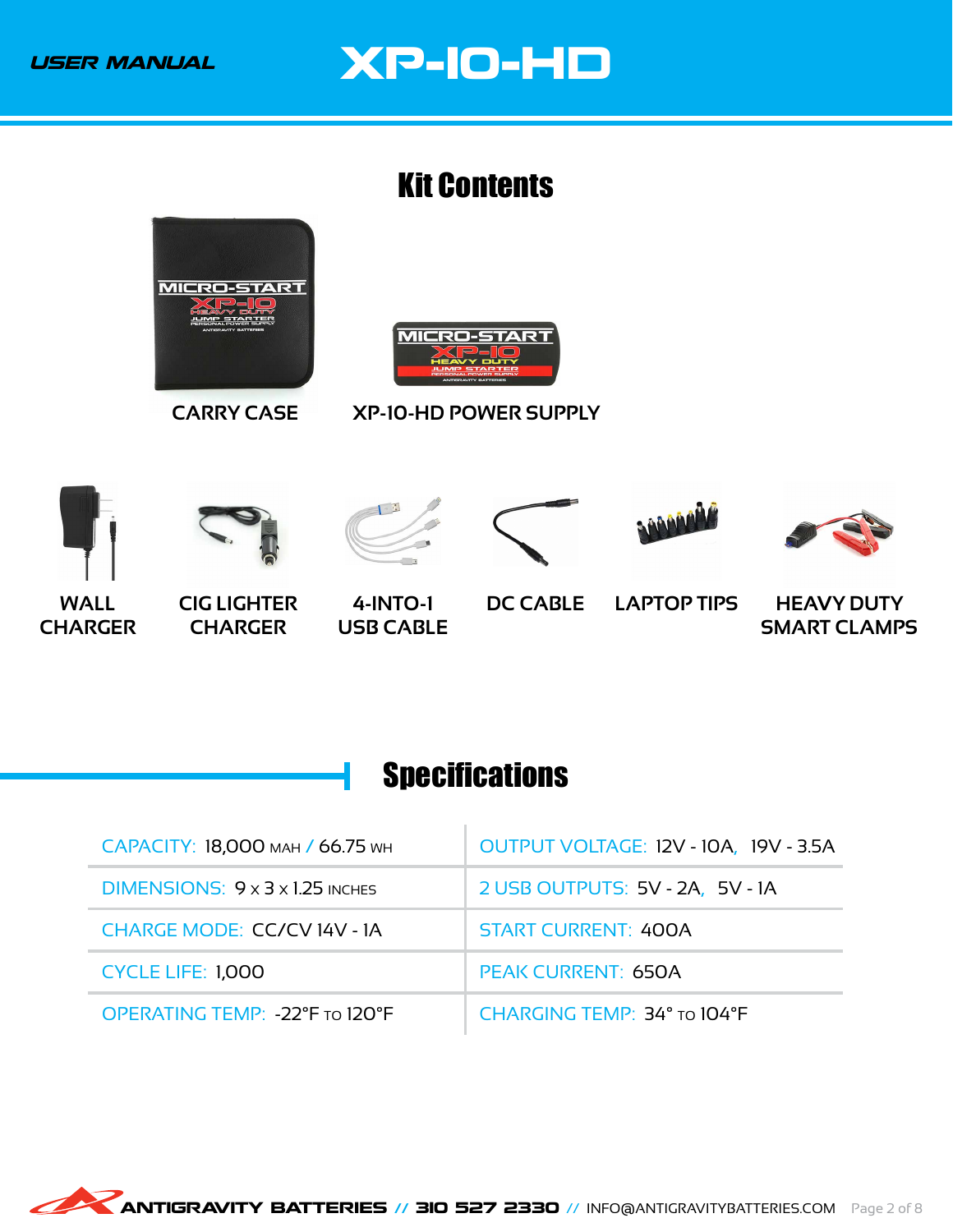### Product Use

<span id="page-6-3"></span><span id="page-6-0"></span>



#### <span id="page-6-1"></span>LED FLASHLIGHT OPERATION

- Press and hold the Power Button for 3 seconds to turn on the Flashlight. **1)**
- 2) The Flashlight has 3 light patterns (Normal, SOS and Strobe).
	- 3) You can cycle to the next LED pattern by pressing the Power Switch again.
- After the last Flashlight pattern the unit will turn off the Flashlight. **4) DO NOT STARE INTO THE LED FLASHLIGHT, PERSONAL INJURY MAY RESULT.**

#### <span id="page-6-2"></span>CHARGING THE XP-10-HD

The XP-10-HD comes with 2 chargers for charging at Home/Indoors or in your Vehicle: an AC Wall Outlet Charger, and a DC Cigarette Lighter Charger.

REAL PROPERTY.

When charging, the indicator lights will flash one by one. The number of solid lights lit indicates the XP-10-HD charge level. All lights solidly lit indicates a fully charged XP-10-HD.

- To charge, plug either charger into the XP-10-HD's Input port to begin charging. **1)**
- When fully charged remove charger. Do not leave charging over 24 Hours. **2)**

**NEVER LEAVE ANY ELECTRONIC DEVICES UNATTENDED DURING CHARGING.**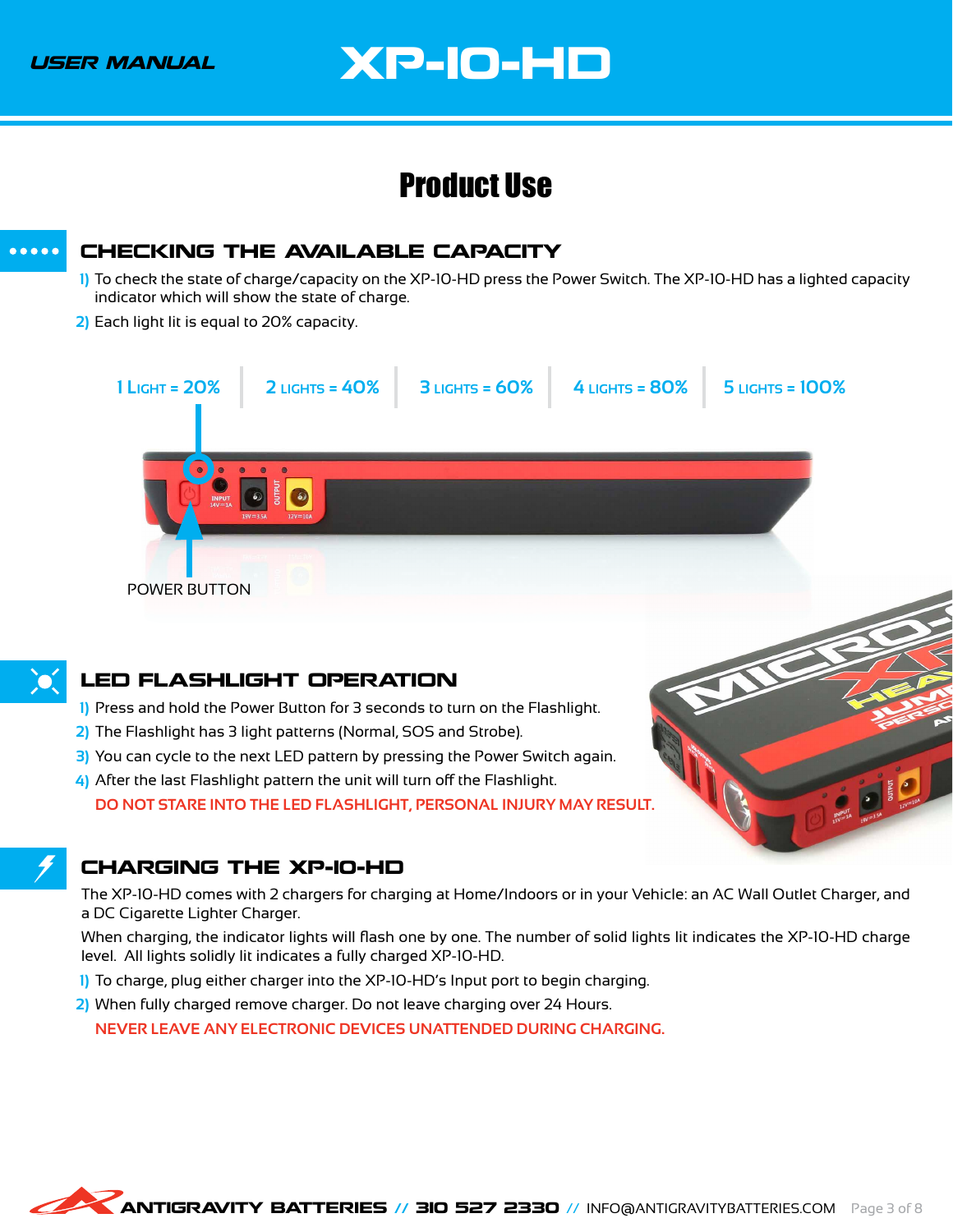# XP-10-HD

<span id="page-7-1"></span>

#### <span id="page-7-0"></span>CHARGING USB DEVICES

- The XP-10-HD can charge any USB 5V devices at 2.1 or 1.1 Amps, such as Smartphones, Tablets, GPS Devices, GoPro **1)** Cameras and more.
- Plug the provided 4-into-1 USB Cable (or any standard USB Cable) into either USB output port on the XP-10-HD; plug **2)** the other end of cable into the device you are charging.
	- Press the Power Switch on the XP-10-HD to begin charging your device. **3)**
	- Disconnect your device when charged. **4)**

**NOTE: The number of times devices can be charged will vary depending on the size of your device's battery.**



#### CHARGING 12V AND 19V DEVICES

The XP-10-HD can charge or power other devices such as laptop computers and 12V accessories with its 12V and 19V ports. Both ports have a 5.1 mm female output port that accepts the provided 5.1 mm DC male-connector cable (Male DC connector on both ends). The ports are color coded for easy connection: 12V is yellow and 19V is black.

- For 19V laptop charging you would plug the provided DC Cable into the 19V output port on the XP-10-HD and find **1)** the appropriate Laptop Tip for your brand (8 Tips are provided with the kit  $\star$ ) and connect to your Laptop. To begin charging press the Power Button on the XP-10-HD.
- For 12V charging you would plug the provided DC Cable into the 12V output port on the XP-10-HD and you would use **2)**this DC Cable directly to your 12V device (or use your device's cable  $\star$ ).

 **NOTE: Due to the variety of electronic devices and the number of different connector types for devices it is impossible for our kit to contain the proper connector for all laptop computers and electronic devices.**

If your device uses a tip or cable that we do not include with the XP-10-HD you may find a compatible cable that will work with the XP-10-HD at online electronics suppliers. Please verify with the Manufacturer of your device that the XP-10-HD is compatible for charging it!

**The XP-10-HD requires a 5.1 mm x 2.1 mm MALE end to plug into its 12V and 19V ports.**

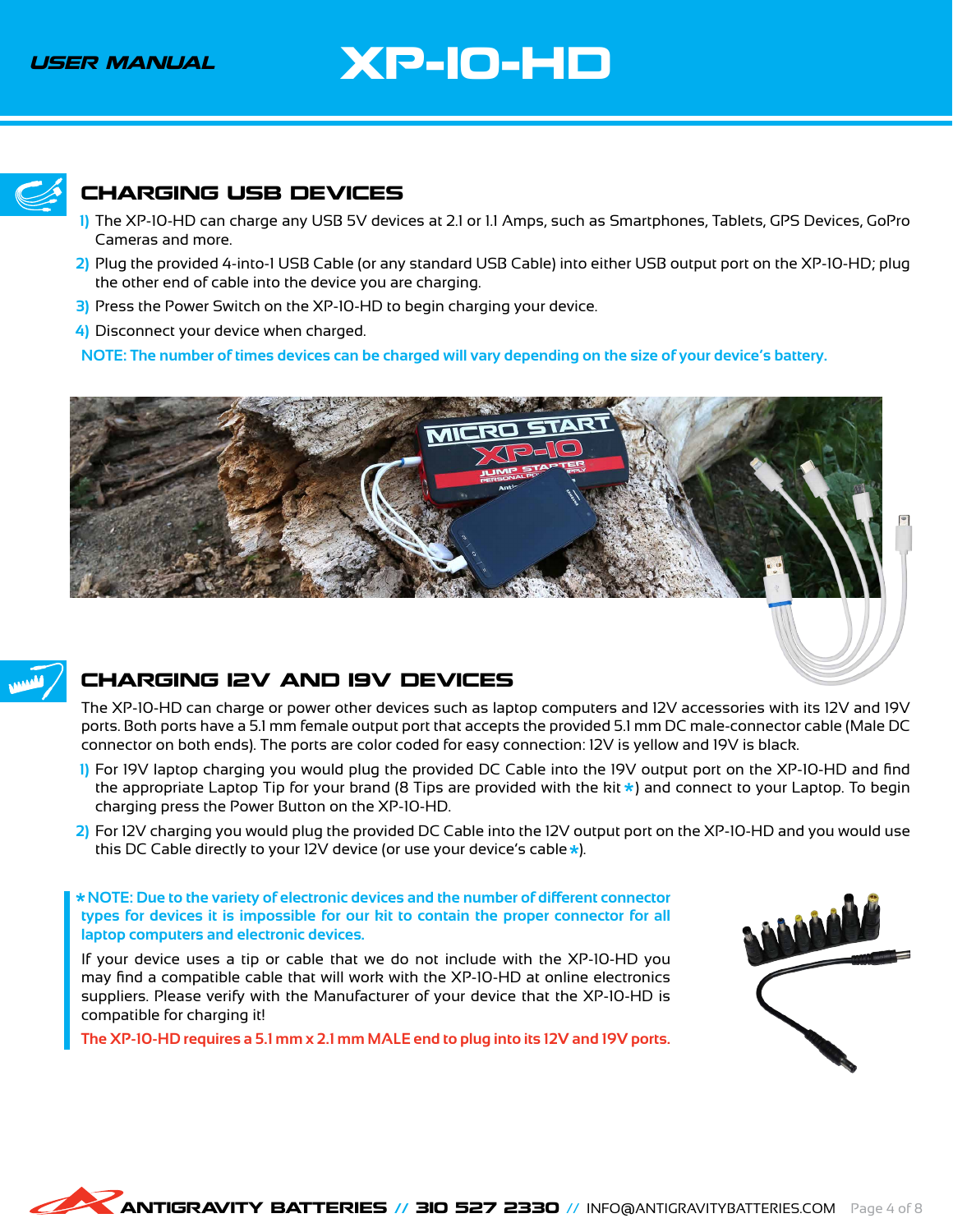<span id="page-8-1"></span>

### <span id="page-8-0"></span>JUMP-STARTING A VEHICLE

**The XP-10-HD is equipped with HEAVY-DUTY SMART CLAMPS that have built-in protections to prevent accidental reverse-polarity connections and more. But caution should always be used when Jump Starting. READ ALL SAFETY INSTRUCTIONS.**

- Make sure all the vehicle's lights, radios, air conditioning and accessories are turned Off. Confirm you are connecting **1)** to a 12-Volt Battery System.
- Connect the Smart Clamps to the Battery of the vehicle: Red Clamp to the Positive (+) Terminal, and Black Clamp to **2)** Negative (-) Terminal of Battery. Remove any corrosion; ensure good connection to terminals.
- Connect the Smart Clamps to the XP-10-HD, making sure blue connector is fully seated into the Jump-Start port. **3)**
- One of the following LED Light indications will show on the Smart Clamps: **4)**
	- *A)* **GREEN LED**: Indicates XP-10-HD and Clamps are connected correctly. You can now start the vehicle. **Go to Step 5**.

*B)* **GREEN BLINKING LED**: Indicates your Vehicle Battery has very low voltage, but the connection is CORRECT. In this case you will need to press the "BOOST" Button on the Smart Clamps and attempt to start. **Go to Step 5**.

#### **NEVER PRESS THE BOOST BUTTON UNLESS A GREEN LIGHT IS PRESENT AND ONLY IF UNIT IS CONNECTED TO THE VEHICLE BATTERY WITH POLARITY CONNECTED PROPERLY!**

*C)* **RED LED**: Indicates your connection to the vehicle battery is INCORRECT. Remove the Clamps, correct the connection, and **go to Step 1**.

*D)* **NO LED**: Indicates there is No Voltage detected by the Smart Clamps or the vehicle's battery is below 2 volts. In this case you will need to make sure you have the clamps properly connected per **Step 2**, then press the BOOST Button. **Go to Step 5**.

5) Attempt to Start the vehicle. After starting your vehicle, leave it running, but disconnect the Smart Clamps and XP-10-HD within 40 seconds of starting. DO NOT LEAVE ATTACHED.

#### USING THE BOOST BUTTON ON THE SMART CLAMPS: **INFO@ANTIGRAVITYBATTERIES.COM**

In most circumstances you will not need to use the Boost Button.

It is intended to allow for jump-starting a vehicle when the battery has very low voltage, or no voltage reading. In these circumstances the Boost allows clamps to be energized to start the vehicle for emergency jump-starting.

#### **PLEASE NOTE THE FOLLOWING:**

*A)* The Smart Clamps must be connected to the XP-10-HD for Boost Button to operate.

*B)* BEFORE pressing the Boost Button make sure all connections are correct. Once the Boost Button is pressed the Clamps will have "live" voltage at the clamps. Always connect the Red Clamp to Positive (+) Terminal of Battery. Black Clamp to Negative (-) Terminal of Battery.

*C)* The Boost Button will "click" when pressed correctly; you may need a pen, fingernail or edge of key to press it correctly due to being indented in the Smart Clamp housing.

*D)* Once the Boost Button is pressed you have 25 seconds to attempt your jump-start. After that time the Boost will turn off. You will need to press the Boost Button again to re-engage the Boost feature.

**DO NOT USE THE JUMP-START PORT FOR ANYTHING BUT JUMP-STARTING! DO NOT LEAVE THE MICRO-START UNIT CONNECTED TO THE VEHICLE! DO NOT PRESS THE BOOST BUTTON ON CLAMPS IF CLAMPS ARE CONNECTED TOGETHER. THE BOOST BUTTON IS A BYPASS AND MAKES THE CLAMPS LIVE WITH ENERGY! USE CAUTION.**

#### **EXTREME CAUTION MUST BE USED WHEN**

**PRESSING THE BOOST BUTTON.** THE BOOST BUTTON MAKES THE CLAMPS "LIVE" WITH CURRENT, AND BYPASSES THE BUILT-IN SAFETY FEATURES. HIGH AMPERAGE, AND POTENTIAL FOR HEAT, SPARKS AND PROPERTY DAMAGE MAY OCCUR IF CLAMPS ARE NOT CONNECTED CORRECTLY. ONLY USE THE BOOST BUTTON WHEN CLAMPS HAVE BEEN CORRECTLY CONNECTED TO THE PROPER POLARITY ON THE VEHICLE'S BATTERY. IF YOU ARE UNSURE WITH USE CONTACT US AT:

310 527 2330 or

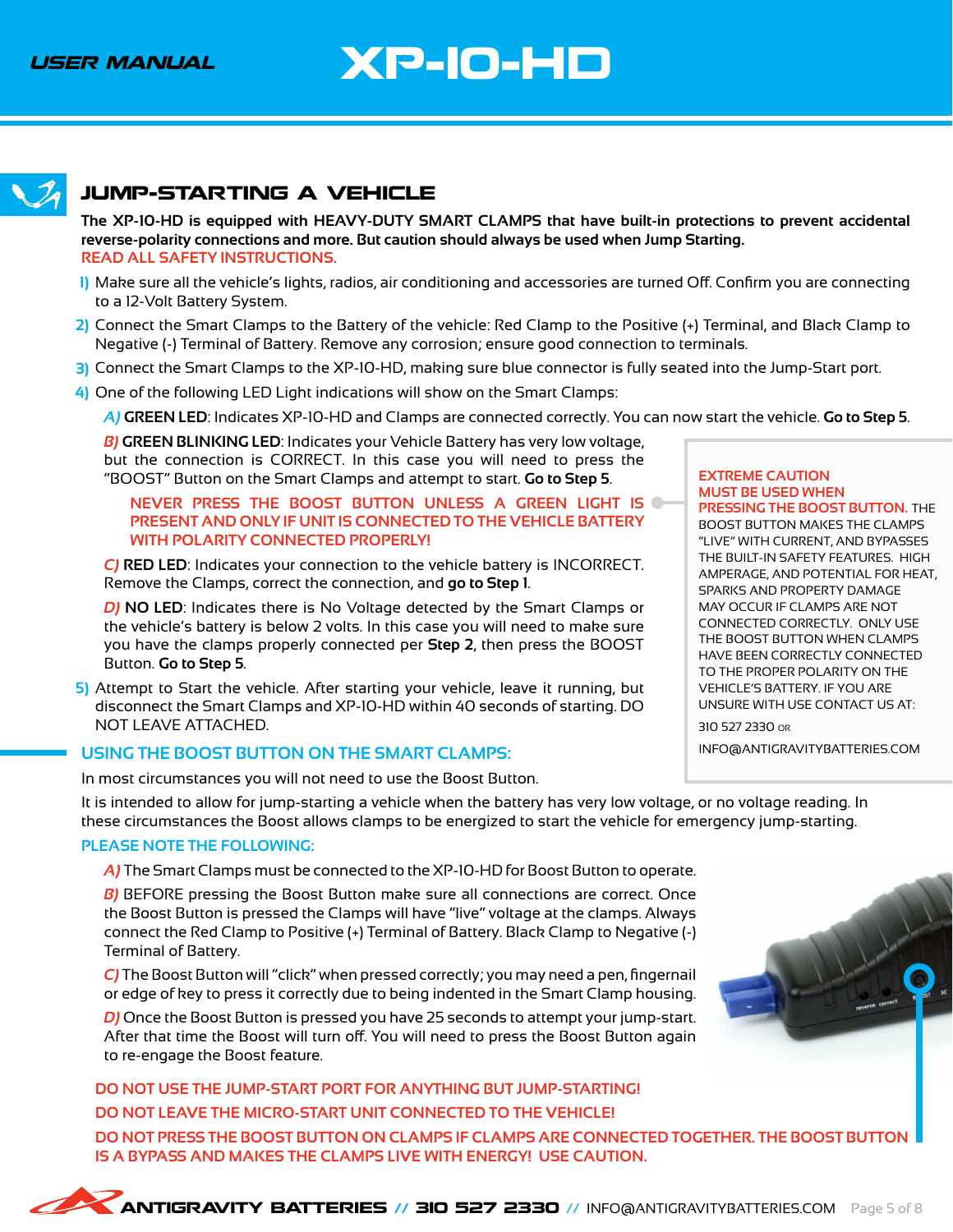## XP-10-HD

### <span id="page-9-0"></span>Frequently Asked Questions

<span id="page-9-1"></span>

#### **1 HOW DO I TURN OFF THE XP-10-HD?**

The Micro-Start XP-10-HD will automatically power off when it is not powering anything. Usually in about 10 seconds. Disconnect the Clamps when not in use.

#### **2 HOW MANY TIMES CAN IT CHARGE A CELL PHONE?**

The XP-10-HD can charge the average phone about 7-8 times depending on the size of the cell phone's battery. The XP-10-HD has 18,000 mAh of capacity.

#### **3 HOW MANY TIMES CAN IT CHARGE A TABLET?**

The XP-10-HD can generally charge a tablet from 4-6 times. This depends on the size of the tablet's battery.

#### 4 HOW LONG FOR THE XP-10-HD TO FULLY CHARGE?

It can fully charge from completely dead in 4-5 hours. If some charge is in the XP-10-HD it can charge in much less time.

#### 5 HOW LONG WILL IT TAKE TO CHARGE MY CELL PHONE?

The XP-10-HD can charge a phone in about 40-60 minutes. It depends on the phone, but the Micro-Start does charge USB Devices fast because it has a 2-amp charge rate at one of the USB ports.

#### **6 HOW MANY TIMES CAN IT START A CAR?**

This depends on the size of the motor and state of charge, but modern V8s about 45-50 times on one charge. Diesel Motors about 15 times.

#### 7 HOW LONG CAN THE XP-10-HD HOLD A CHARGE?

On average the XP-10-HD can hold a charge for up to 6 months. This will depend on the conditions it is stored in. Heat and cold can affect this. It is best to check the state of charge at least once every 3-4 months.

#### 8 CAN CLAMPS OR JUMP-START PORT POWER OTHER THINGS?

No, this should not be done. The Jumper Clamp port and clamps should only be used to jump-start vehicles with a minimum of 3 lights lit for the state of charge/capacity. Other uses such as powering other electronics through this port will ruin the device and could cause personal property damage, explosion or fire.

#### 9 HOW BIG OF A MOTOR CAN THE XP-10-HD START?

This depends on the vehicle and how good of a connection you have to the vehicle. But Diesel Trucks up to 7.3 Liters can be done fairly easily provided the connection is good. Modern V8s up to 500 cubic inch are possible also. Diesels are a much harder start than Gas Motors. Make sure all connections are clean and have a good solid bite on the Vehicle's Terminals.

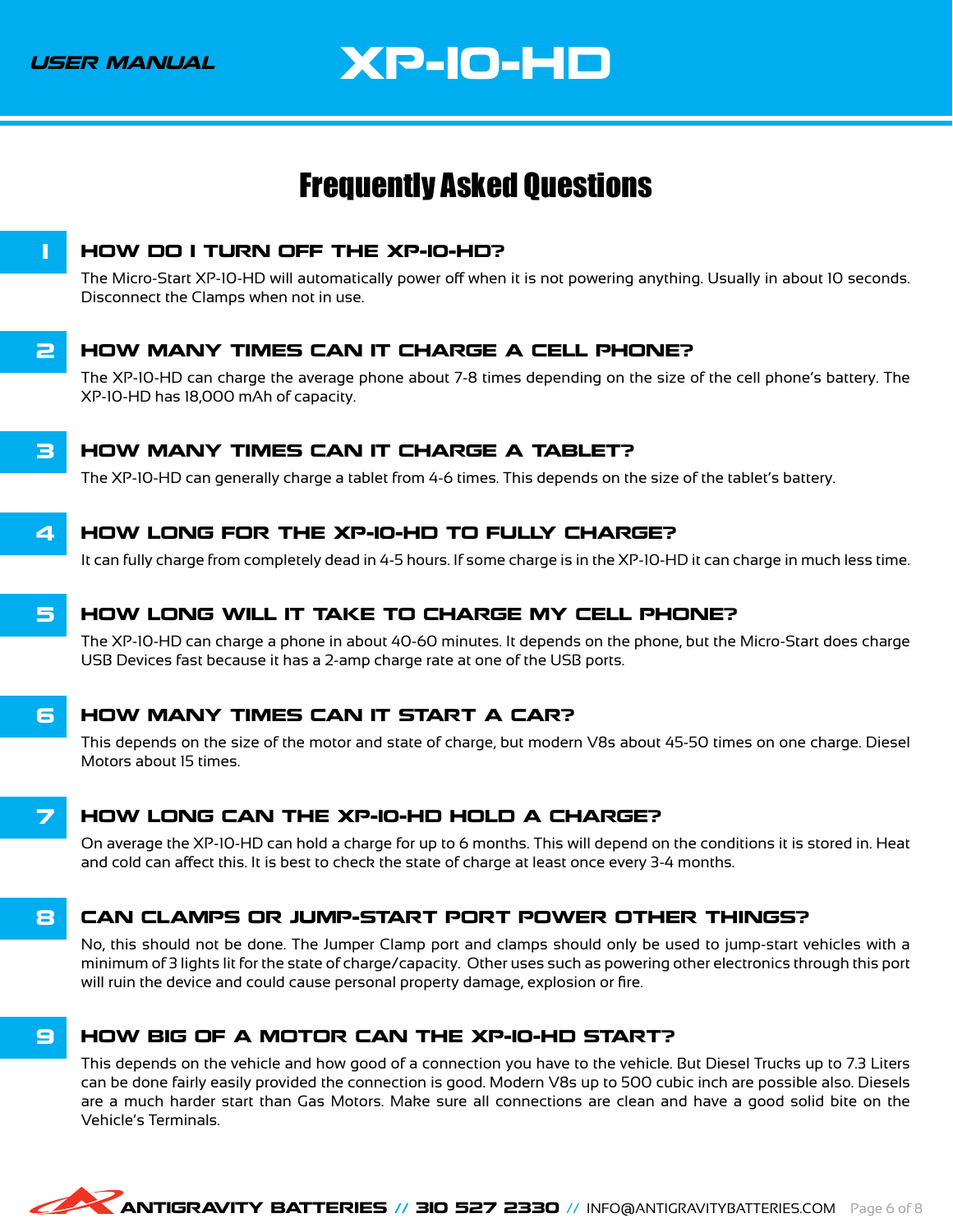# XP-10-HD

### <span id="page-10-0"></span>Limited Warranty (Non-Transferable)

#### <span id="page-10-1"></span>**1 WARRANTY PERIOD**

ANTIGRAVITY Batteries LLC (ANTIGRAVITY) warrants that its products (the "Product") will be free from defects in material and workmanship for a period of one (1) year from the date of purchase (the "Warranty Period"). For defects reported during the Warranty Period, ANTIGRAVITY will, at its discretion, and subject to ANTIGRAVITY's technical support analysis, either repair or replace, for the fees set forth below. Replacement parts and products will be new or serviceably used, comparable in function and performance to the original part and warranted for the remainder of the original Warranty Period.

THE FOREGOING LIMITED WARRANTY IS IN LIEU OF AND EXCLUDES ALL OTHER WARRANTIES NOT EXPRESSLY SET FORTH HEREIN, WHETHER EXPRESS OR IMPLIED BY OPERATION OF LAW OR OTHERWISE, INCLUDING, BUT NOT LIMITED TO, ANY IMPLIED WARRANTIES OF MERCHANTABILITY OR FITNESS FOR A PARTICULAR PURPOSE. ANTIGRAVITY's LIABILITY UNDER THIS LIMITED WARRANTY IS EXPRESSLY LIMITED TO REPLACEMENT (IN THE FORM AND UNDER THE TERMS ORIGINALLY SHIPPED), OR TO REPAIR, WHETHER SUCH CLAIMS ARE FOR BREACH OF WARRANTY OR FOR NEGLIGENCE. ANTIGRAVITY SHALL NOT BE LIABLE FOR ANY INCIDENTAL, CONSEQUENTIAL, OR SPECIAL LOSSES, DAMAGES OR EXPENSES OF ANY KIND, INCLUDING, WITHOUT LIMITATION, ANY SUCH LOSSES, DAMAGES, OR EXPENSES ARISING DIRECTLY OR INDIRECTLY FROM THE SALE, HANDLING, OR USE OF THE PRODUCT FROM ANY OTHER CAUSE RELATING THERETO, OR FROM PERSONAL INJURY OR LOSS OF PROFIT.

Some states, provinces and countries do NOT allow the exclusion or limitation of incidental or consequential damages or length of an implied warranty so the above limitation(s) or exclusion(s) may NOT apply. This Limited Warranty gives you specific legal rights and you may also have other legal rights, which vary by state, province and country.

#### **2 LIMITED WARRANTY**

This Limited Warranty is made to the original purchaser from ANTIGRAVITY and does NOT extend to any other person or entity and is NOT assignable. It is the obligation of the original purchaser to:

- Complete the [Warranty Claim Form online](https://shop.antigravitybatteries.com/warranty/claim-form/), or download the PDF version from our [Warranty](https://shop.antigravitybatteries.com/warranty/) page. **1)**
- Forward the Product, including Claim Form and Proof of Purchase (unless submitted online), and payment for any **2)** applicable fees prepaid, to: Antigravity Batteries, Attn: Warranty Department-

15622 Broadway Center St., GARDENA, CA 90248

THE COSTS OF TRANSPORTING PRODUCTS TO ANTIGRAVITY FOR WARRANTY SERVICE IS THE RESPONSIBILITY OF THE ORIGINAL PURCHASER. THIS LIMITED WARRANTY IS VOID UNDER THE FOLLOWING CONDITIONS:

- 1) The Product was not purchased from an Authorized Dealer.
- The original purchaser fails to register the product. **2)**
- 3) The Product is misused, subjected to careless handling, or operated under conditions of extreme temperature, shock, or vibration beyond ANTIGRAVITY's recommendations for safe and effective use.
- The Product has NOT been installed, operated, or maintained in accordance with approved procedures. **4)**
- 5) The Product is disassembled, altered, or repaired by anyone, except ANTIGRAVITY.
- The electrical connections to the DC output, input ports, jump-start port, USB port of the product are modified without **6)** the express written consent of ANTIGRAVITY.
- 7) The Product is subject to improper storage or accident.
- 8) The Product is charged by any other charger than supplied or approved by ANTIGRAVITY.
- The Product has been used outside its intended use. **9)**